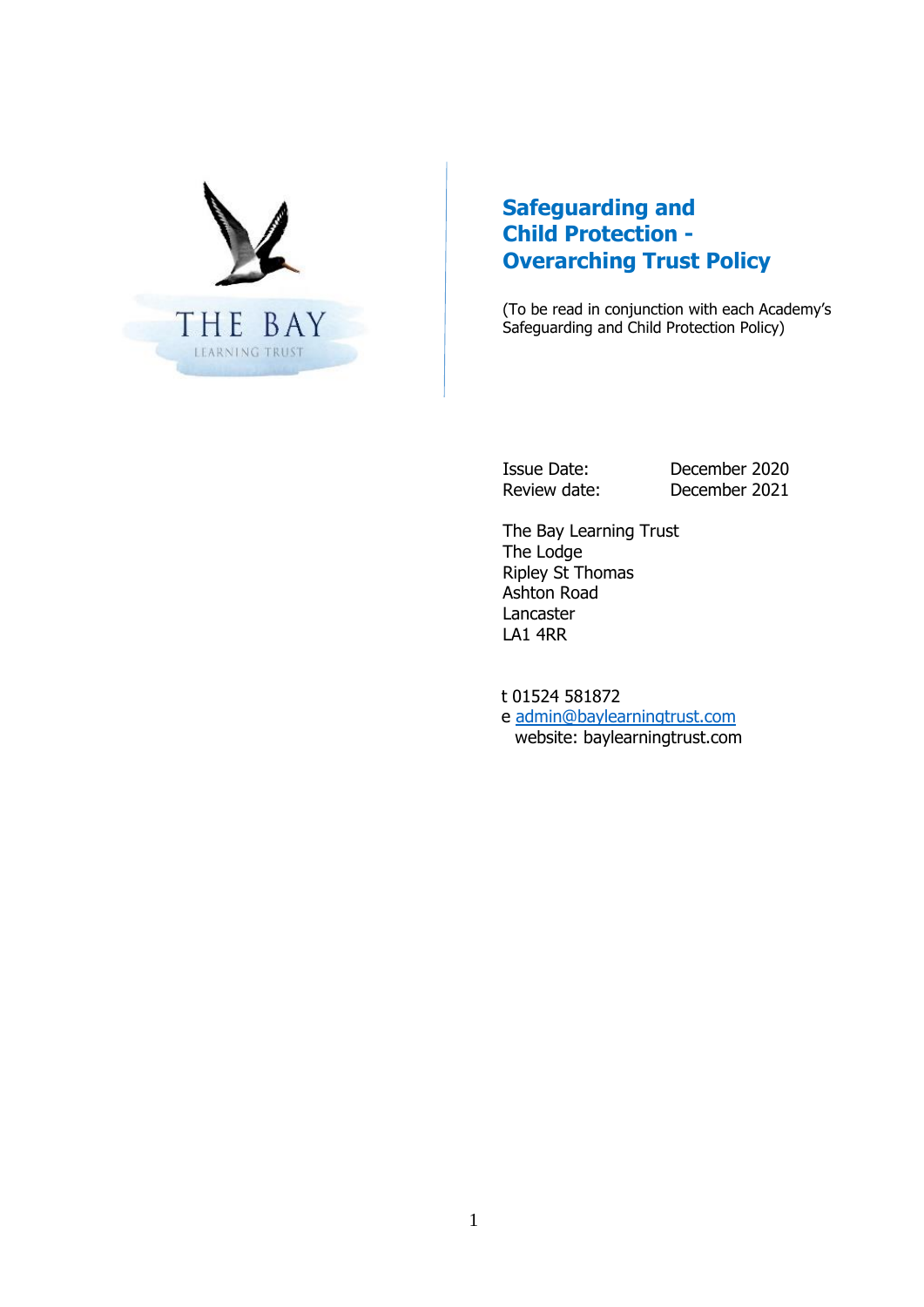This Trust-wide policy applies to all staff, including the Board of Trustees and Central Staff, paid staff, volunteers, agency staff, students or anyone working for and on behalf of the Bay Learning Trust. This policy should be read in conjunction with the Academy-specific policies published by individual academies.

## **1 Introduction**

This policy has been developed in accordance with the principles established by

- $\triangleright$  The Children's Act 1989
- $\triangleright$  The Education Act 2002
- > The Children's Act 2004
- $\triangleright$  Keeping Children Safe in Education (KCSiE) (September 2020 edition)
- Working Together to Safeguard Children 2018
- Guidance for Safer Working Practice

The Bay Learning Trust and the Local Governing Bodies (LGBs) of all academies take seriously their responsibilities under section 175 of the Education Act 2002 to safeguard and promote the welfare of children and to work together with other agencies to ensure adequate arrangements within our Academies to identify, assess and support those children and young people who are suffering harm.

## **2 The purpose of this policy:**

The purpose of this safeguarding policy is to ensure every child who is a registered pupil at each Academy within the Trust is safe and protected from harm. This means we will always work to:

- Protect children and young people at our Academies from maltreatment;
- Prevent impairment of our children's and young people's health or development;
- Ensure that children and young people at our Academies grow up in circumstances consistent with the provision of safe and effective care;
- Undertake that role so as to enable children at our Academies to have the best outcomes.

This policy will provide the overarching principles that guide our approach to safeguarding and child protection for staff, governors, volunteers, visitors and parents.

The Trust fully recognises the contribution it can make to protect children from harm and to support and promote the welfare of all children who are registered pupils in our Academies.

This policy should be read in conjunction with each Academies policies and Safeguarding documents.

#### **3 Ethos**

Improving outcomes for all children and young people underpins all of the development and work within the Trust.

Safeguarding is considered everyone's responsibility and as such our Academies aim to create the safest environment within which every student has the opportunity to achieve. The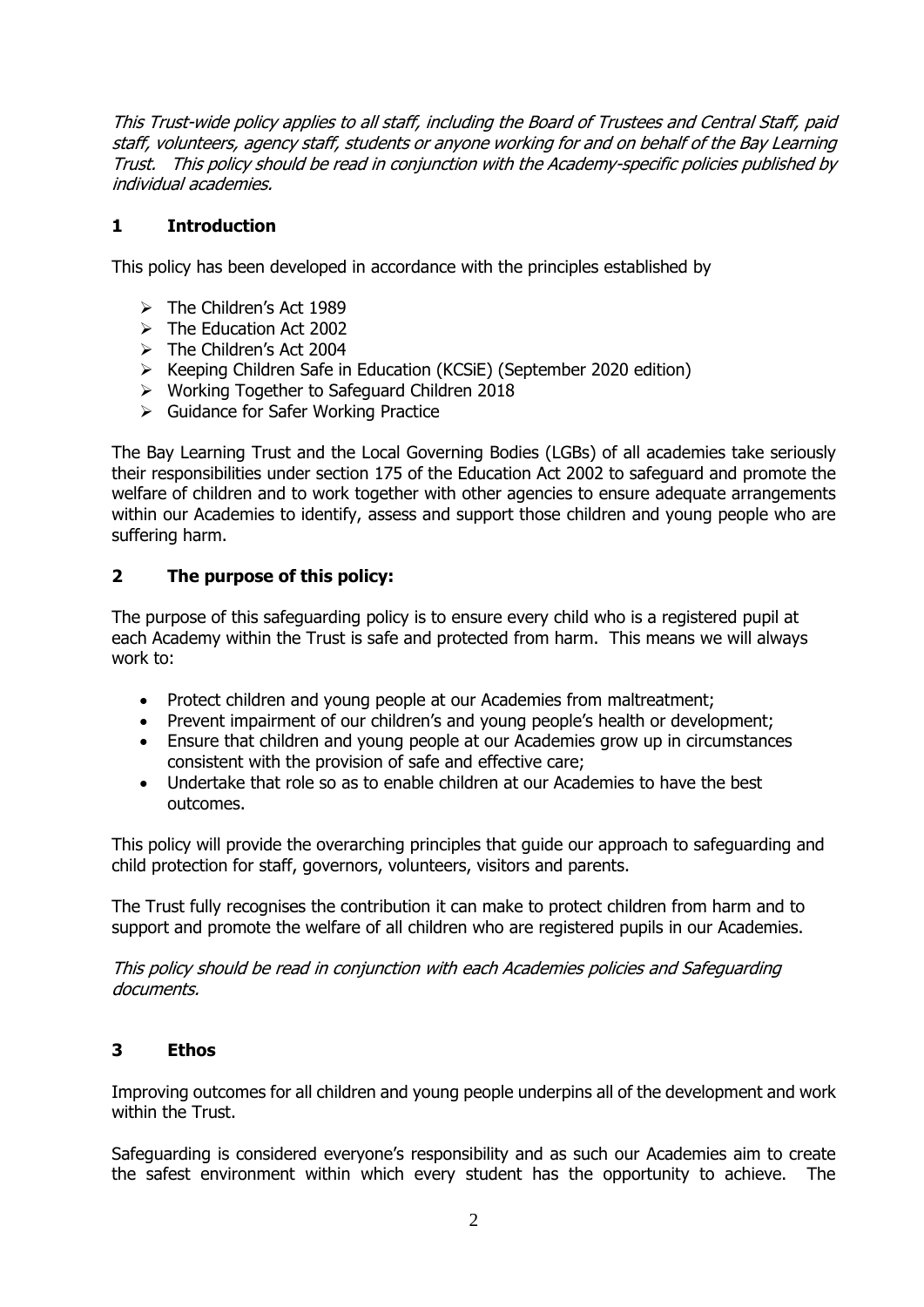Academies recognise the contribution they can make in ensuring that all students registered or who use our facilities feel that they will be listened to and appropriate action taken.

We will do this by working in partnership with other agencies and seeking to establish effective working relationships with parents, carers and other colleagues to develop and provide activities and opportunities throughout our curricula that will help equip our students with the skills they need. This will include materials and learning experiences that will encourage our students to develop essential life skills and protective behaviours.

## **4 Trustees' Responsibilities**

All Trustees need to understand their safeguarding duties and should be kept up to date with legislation and regulation. The Trust Board has a legal responsibility to make sure that the Academies have effective safeguarding policies and procedures in place and monitors the implementation of these policies regularly. The Trust Board will do this by:

- commissioning independent safeguarding audits of each Academy and the MAT once per year
- receiving regular reports from the CEO on safeguarding to the MAT board
- delegating operational responsibilities to LGBs as defined below
- receiving and approving this policy once per year

#### **5 Governors' Responsibilities**

The LGB of each Academy has appointed a named Safeguarding Governor who has lead responsibility for overseeing and monitoring all safeguarding issues in each Academy.

The LGB will ensure that the named governor for Safeguarding & Child Protection attends the required training and that they refresh their training every two years.

The LGB must receive at least annually a Safeguarding Report, prepared by the DSL.

#### **6 Staff Responsibilities**

The Trust and our LGBs recognise that for this policy to be effective, it is essential that Academy staff understand what safeguarding is, know how to access safeguarding information, know of any possible contribution that they may be required to make to safeguard our students and how to access further advice, support, or services. Each Academy will appoint at least one Designated Safeguarding Lead (DSL) and one Deputy Safeguarding Lead who will have day to day responsibility for dealing with safeguarding in the Academy.

All designated staff will undergo training to provide them with the knowledge and skills required to carry out the role and will update their training every 2 years.

All will receive appropriate safeguarding and child protection which is regularly updated. In addition, all staff will receive safeguarding and child protection updates (e.g.: via email, ebulletins and staff meetings), as required, and at least annually to provide them with the relevant skills and knowledge to safeguard children effectively.

All staff will be updated on changes to legislation and procedure as necessary.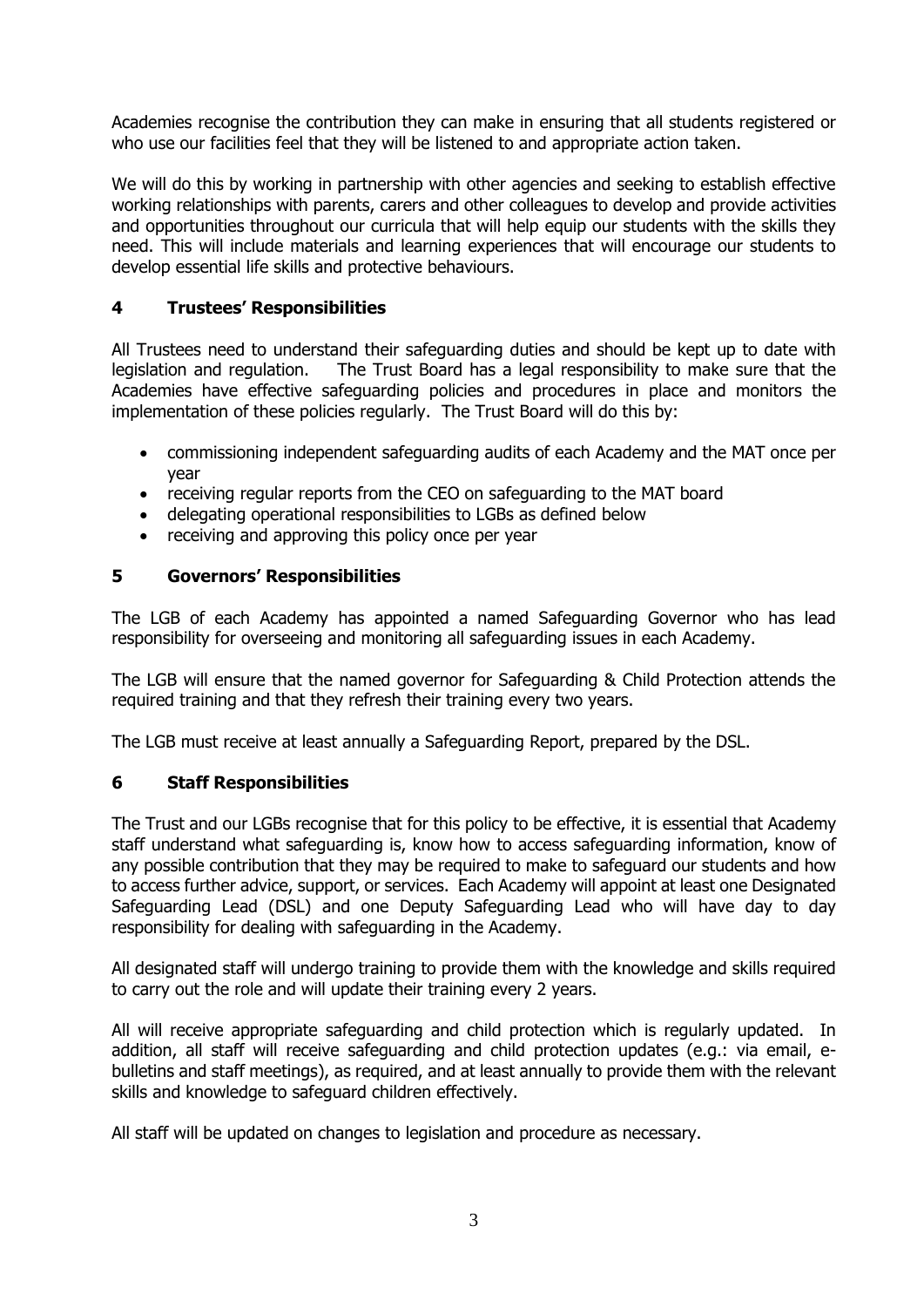All members of staff, volunteers, governors, and trustees must know how to respond to a student who discloses abuse, and the procedure to be followed in appropriately sharing a concern of possible abuse or a disclosure of abuse. All staff are responsible for ensuring that they know or are familiar with their respective school's Child Protection and Safeguarding Policy.

All staff will be provided with Part 1 of KCSiE at the start of each Academy year (or on joining if later) and are required to sign to familiarise themselves with the contents, particularly any changes.

All staff are entitled to raise concerns directly with Children's Social Care Services.

#### **7 Roles and Responsibilities of named persons**

## **7.1 LADO Role**

A Local Authority Designated Officer (LADO) works within each Local Authority area and is there to support staff across all organisations who work with children and young people if any concerns arise regarding any practitioner who works with children and young people.

The LADO should be alerted to all cases in which it is alleged that a person who works with children has:

- behaved in a way that has harmed a child
- may have harmed a child
- possibly committed a criminal offence against a child/children

If a practitioner has concerns regarding the conduct of a colleague then they should in the first instance report this to the Designated Safeguarding Lead within their own organisation, who is required by law to report this concern to the LADO. However, it is important to note that anyone can contact the LADO if they need to do so for advice or support, especially if concerns are regarding the conduct with children and young people of management or holistic organisational practice.

#### **7.2 Designated Safeguarding Lead (DSL) Role**

The DSL is the person appointed to take lead responsibility for child protection issues in school. The person fulfilling this role must be a senior member of the Academy's leadership team, and the DSL role must be set out in the post holder's job description.

It is good practice to nominate a deputy to cover the role of the designated safeguarding lead when they are unavailable. In large academies it is advisable to have other senior staff who can also take on this role and work as part of a 'designated safeguarding team'. The lead responsibility for safeguarding and child protection remains with the DSL.

The DSL should consider whether to:

• refer cases of suspected abuse to Children's Social Care (CSC), and support staff who have raised concerns about a child or have made a referral to CSC

• where there are concerns about radicalisation, to make referrals to the Channel programme and offer support to other staff who have concerns about radicalisation (England and Wales only)